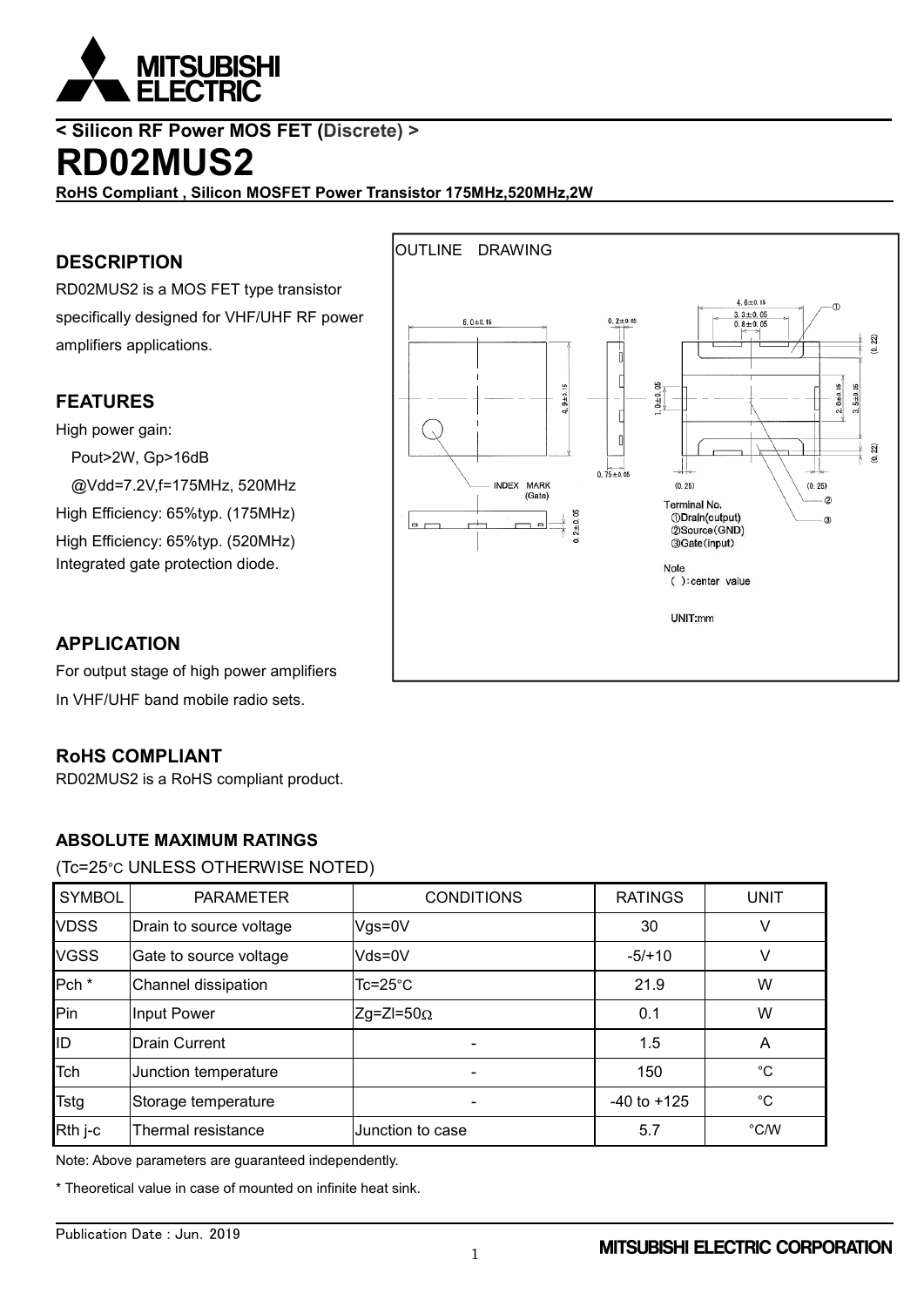### **ELECTRICAL CHARACTERISTICS** (Tc=25°C, UNLESS OTHERWISE NOTED)

| <b>SYMBOL</b>     | <b>PARAMETER</b>                                  | <b>CONDITIONS</b>                                  |                | <b>UNIT</b> |      |               |
|-------------------|---------------------------------------------------|----------------------------------------------------|----------------|-------------|------|---------------|
|                   |                                                   |                                                    | <b>MIN</b>     | <b>TYP</b>  | MAX. |               |
| <b>IDSS</b>       | Zero gate Voltage drain current   VDS=17V, VGS=0V |                                                    |                |             | 100  | uA            |
| <b>IGSS</b>       | Gate to source leak current                       | VGS=10V, VDS=0V                                    |                |             | 1    | uA            |
| Vth               | Gate threshold Voltage                            | V <sub>DS</sub> =7.2V, I <sub>DS</sub> =1mA        | 1              | 1.9         | 3    | V             |
| Pout1             | Output power                                      | VDD=7.2V, Pin=50mW,                                | $\overline{2}$ | 3           |      | W             |
| ηD1               | Drain efficiency                                  | f=175MHz Idq=200mA                                 | 55             | 65          |      | $\frac{0}{0}$ |
| Pout <sub>2</sub> | Output power                                      | VDD=7.2V, Pin=50mW,                                | 2              | 3           |      | W             |
| ηD <sub>2</sub>   | Drain efficiency                                  | f=520MHz Idq=200mA                                 | 50             | 65          |      | %             |
|                   |                                                   | VDD=9.2V,Po=2W(Pin Control)                        |                |             |      |               |
|                   | Load VSWR tolerance                               | $F=175$ MHz,Idq=200mA,Zg=50 $\Omega$<br>No destroy |                |             |      |               |
|                   |                                                   | Load VSWR=20:1(All Phase)                          |                |             |      |               |
|                   |                                                   | VDD=9.2V,Po=2W(Pin Control)                        | No destroy     |             |      |               |
|                   | Load VSWR tolerance                               | f=520MHz,Idq=200mA,Zg=50 $\Omega$                  |                |             |      |               |
|                   |                                                   | Load VSWR=20:1(All Phase)                          |                |             |      |               |

Note: Above parameters, ratings, limits and conditions are subject to change.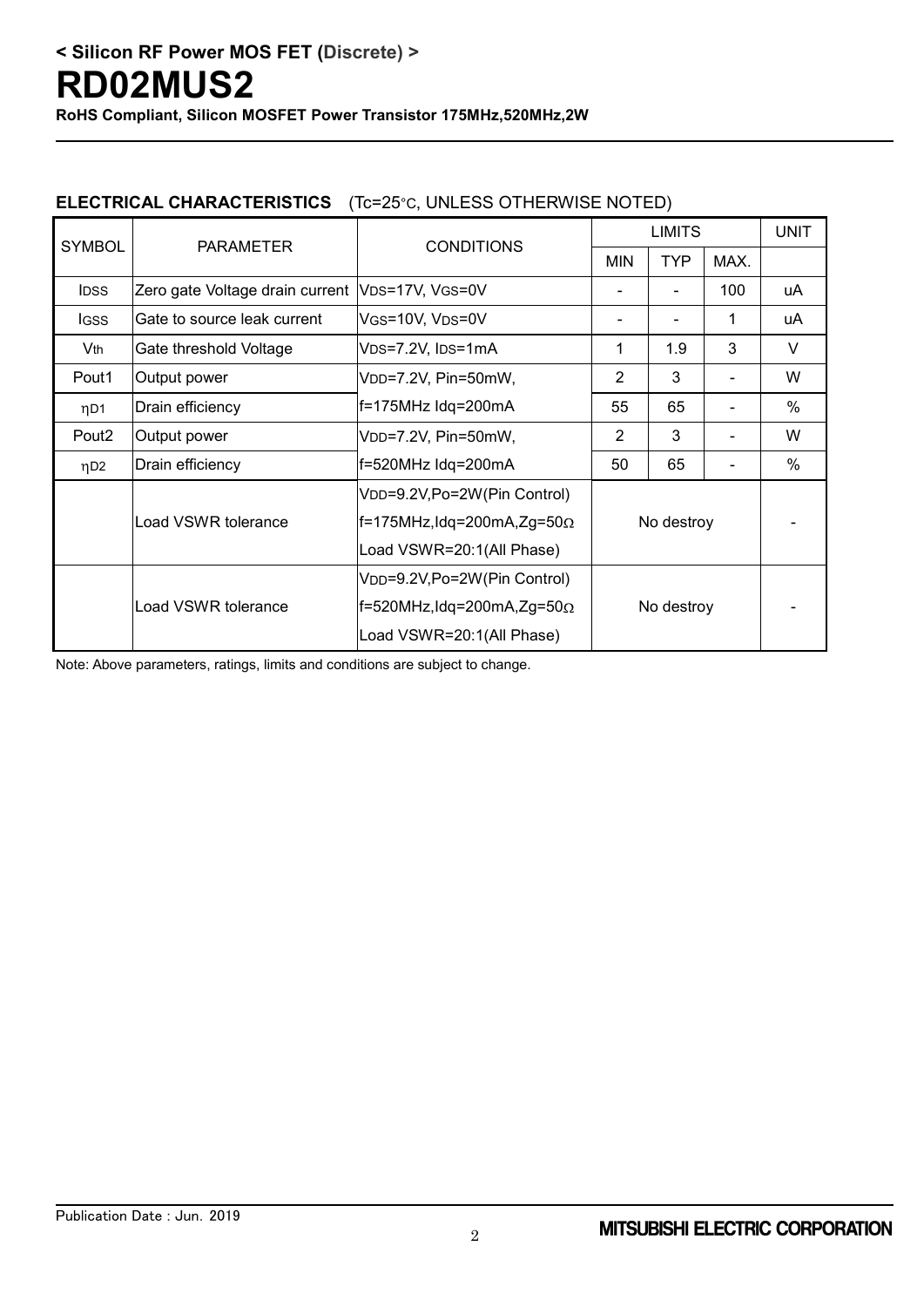# **RD02MUS2**

**RoHS Compliant, Silicon MOSFET Power Transistor 175MHz,520MHz,2W**

## **TYPICAL CHARACTERISTICS**















Publication Date : Jun.2019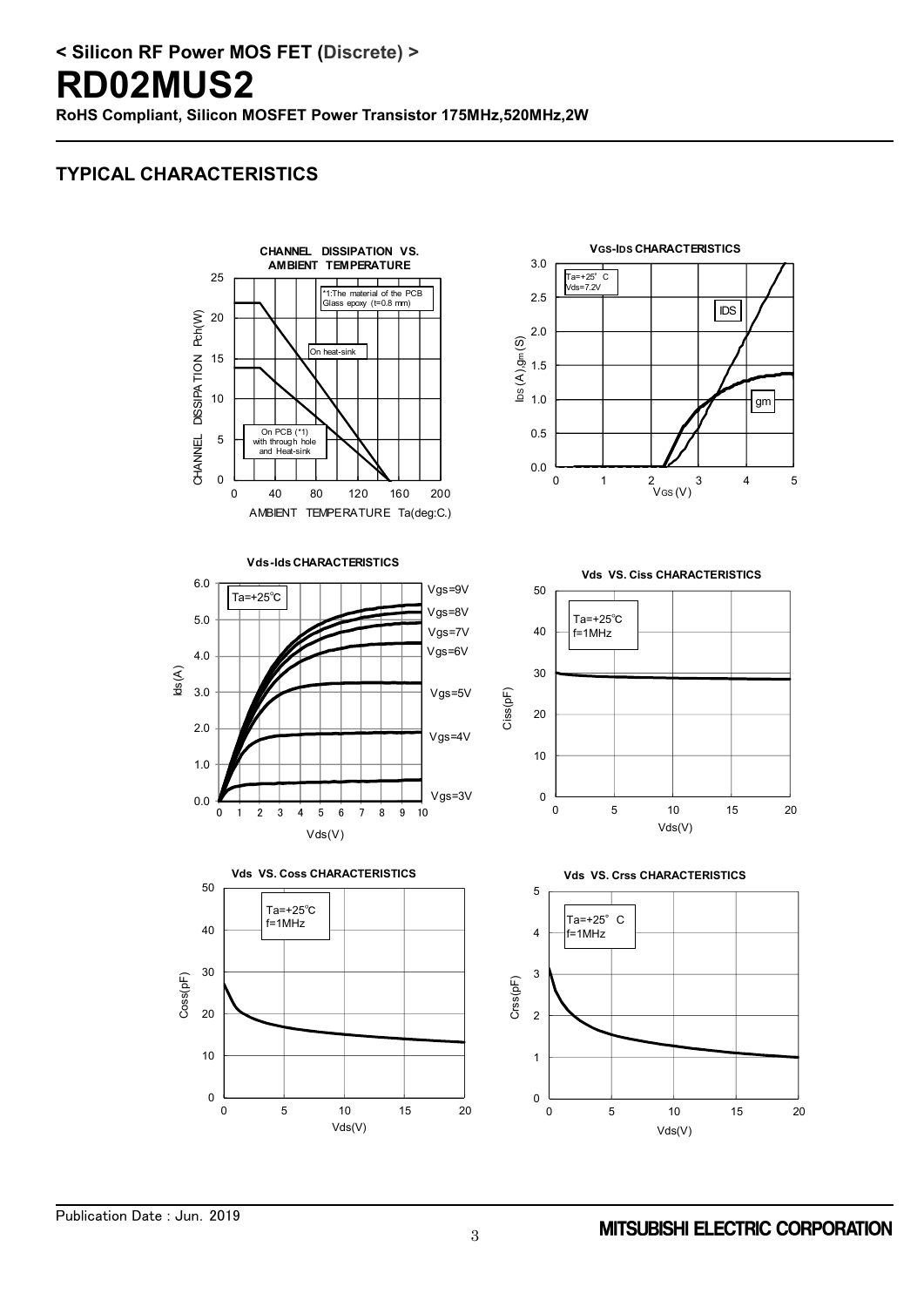**RoHS Compliant, Silicon MOSFET Power Transistor 175MHz,520MHz,2W**

## **TYPICAL CHARACTERISTICS**

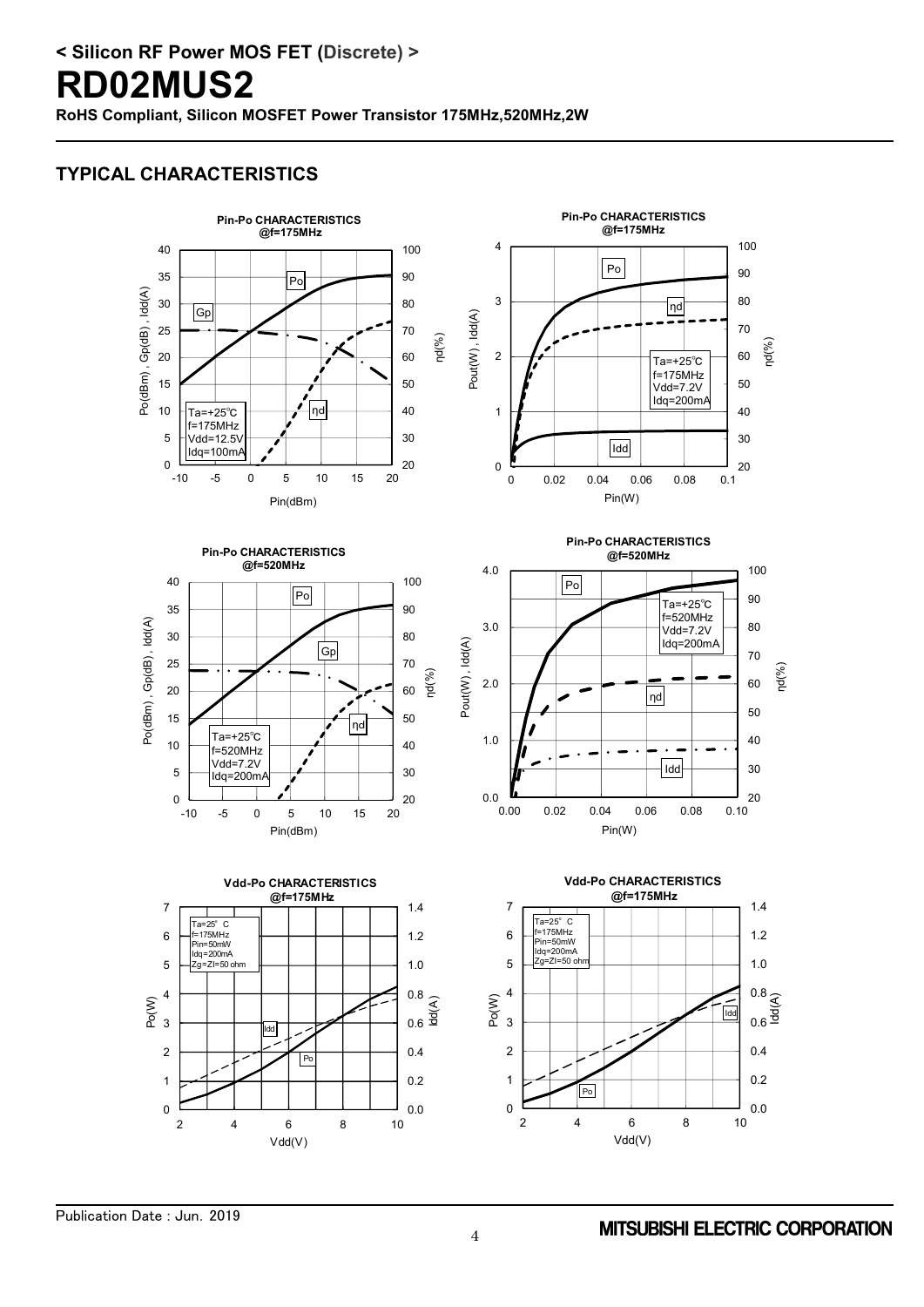# **RD02MUS2**

**RoHS Compliant, Silicon MOSFET Power Transistor 175MHz,520MHz,2W**

### **TEST CIRCUIT(f=175MHz)**



L2:Enameled wire 3 Turns,D:0.43mm,2.46mmm O.D L3:Enameled wire 9 Turns,D:0.43mm,2.46mmm O.D C1,C2:1000pF,0.0022μF in parallel

Micro strip line width=2.2mm/50Ω,er:2.7,t=0.8mm

### **TEST CIRCUIT(f=520MHz)**

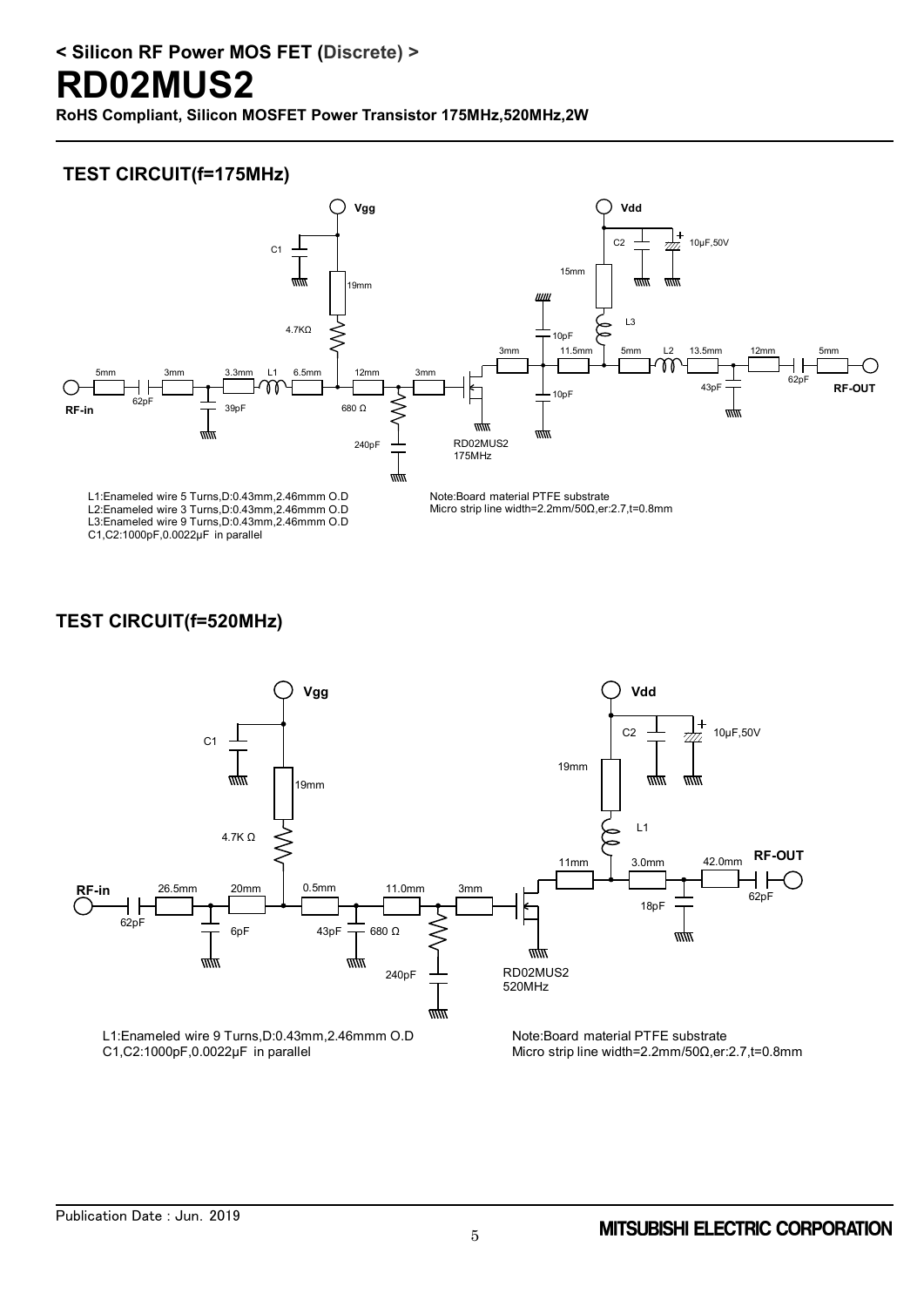### RD02MUS2 S-PARAMETER DATA (@Vdd=7.2V, Id=200mA)

| Freq. | S <sub>11</sub> |          | S21    |       | S <sub>12</sub> |         | S22   |          |
|-------|-----------------|----------|--------|-------|-----------------|---------|-------|----------|
| [MHz] | (mag)           | (ang)    | (mag)  | (ang) | (mag)           | (ang)   | (mag) | (ang)    |
| 100   | 0.819           | $-119.5$ | 18.918 | 101.5 | 0.027           | 12.3    | 0.582 | $-106.0$ |
| 150   | 0.807           | $-135.2$ | 13.103 | 86.7  | 0.027           | $-1.9$  | 0.596 | $-120.8$ |
| 175   | 0.810           | $-140.1$ | 11.184 | 81.1  | 0.027           | $-7.1$  | 0.612 | $-125.3$ |
| 200   | 0.816           | $-143.9$ | 9.668  | 76.1  | 0.027           | $-11.6$ | 0.630 | $-129.0$ |
| 250   | 0.831           | $-149.5$ | 7.468  | 67.8  | 0.025           | $-19.2$ | 0.669 | $-134.5$ |
| 300   | 0.847           | $-153.5$ | 5.950  | 60.8  | 0.024           | $-25.6$ | 0.707 | $-138.8$ |
| 350   | 0.863           | $-156.7$ | 4.855  | 54.8  | 0.022           | $-30.9$ | 0.741 | $-142.4$ |
| 400   | 0.877           | $-159.3$ | 4.032  | 49.6  | 0.021           | $-35.3$ | 0.772 | $-145.6$ |
| 450   | 0.890           | $-161.6$ | 3.397  | 44.9  | 0.019           | $-39.3$ | 0.798 | $-148.4$ |
| 500   | 0.901           | $-163.5$ | 2.897  | 40.8  | 0.018           | $-42.6$ | 0.821 | $-150.9$ |
| 520   | 0.905           | $-164.2$ | 2.727  | 39.3  | 0.017           | $-43.7$ | 0.829 | $-151.8$ |
| 550   | 0.911           | $-165.3$ | 2.497  | 37.2  | 0.016           | $-45.3$ | 0.840 | $-153.2$ |
| 600   | 0.919           | $-166.9$ | 2.174  | 33.9  | 0.015           | $-47.9$ | 0.857 | $-155.3$ |
| 650   | 0.927           | $-168.3$ | 1.911  | 30.9  | 0.014           | $-49.9$ | 0.871 | $-157.2$ |
| 700   | 0.933           | $-169.7$ | 1.693  | 28.1  | 0.013           | $-51.6$ | 0.884 | $-158.9$ |
| 750   | 0.938           | $-170.9$ | 1.509  | 25.5  | 0.011           | $-53.1$ | 0.894 | $-160.6$ |
| 800   | 0.943           | $-172.1$ | 1.354  | 23.1  | 0.010           | $-54.2$ | 0.904 | $-162.2$ |
| 850   | 0.947           | $-173.2$ | 1.221  | 20.8  | 0.009           | $-55.1$ | 0.912 | $-163.7$ |
| 900   | 0.950           | $-174.3$ | 1.108  | 18.7  | 0.008           | $-55.6$ | 0.918 | $-165.1$ |
| 950   | 0.953           | $-175.3$ | 1.009  | 16.7  | 0.008           | $-55.7$ | 0.924 | -166.5   |
| 1000  | 0.956           | $-176.3$ | 0.924  | 14.8  | 0.007           | $-55.4$ | 0.929 | $-167.8$ |

### RD02MUS2 S-PARAMETER DATA (@Vdd=12.5V, Id=200mA)

| Freq. | S <sub>11</sub> |          | S21    |       | S <sub>12</sub> |         | S22   |          |
|-------|-----------------|----------|--------|-------|-----------------|---------|-------|----------|
| [MHz] | (mag)           | (ang)    | (mag)  | (ang) | (mag)           | (ang)   | (mag) | (ang)    |
| 100   | 0.819           | -119.5   | 18.918 | 101.5 | 0.027           | 12.3    | 0.582 | $-106.0$ |
| 150   | 0.806           | $-134.6$ | 13.322 | 87.3  | 0.027           | $-1.3$  | 0.594 | $-120.3$ |
| 175   | 0.810           | $-140.1$ | 11.184 | 81.1  | 0.027           | $-7.1$  | 0.612 | $-125.3$ |
| 200   | 0.816           | $-143.9$ | 9.668  | 76.1  | 0.027           | $-11.6$ | 0.630 | $-129.0$ |
| 250   | 0.831           | $-149.5$ | 7.468  | 67.8  | 0.025           | $-19.2$ | 0.669 | $-134.5$ |
| 300   | 0.847           | $-153.5$ | 5.950  | 60.8  | 0.024           | $-25.6$ | 0.707 | $-138.8$ |
| 350   | 0.863           | $-156.7$ | 4.855  | 54.8  | 0.022           | $-30.9$ | 0.741 | $-142.4$ |
| 400   | 0.877           | $-159.3$ | 4.032  | 49.6  | 0.021           | $-35.3$ | 0.772 | $-145.6$ |
| 450   | 0.890           | $-161.6$ | 3.397  | 44.9  | 0.019           | $-39.3$ | 0.798 | $-148.4$ |
| 500   | 0.901           | $-163.5$ | 2.897  | 40.8  | 0.018           | $-42.6$ | 0.821 | $-150.9$ |
| 520   | 0.905           | -164.2   | 2.727  | 39.3  | 0.017           | -43.7   | 0.829 | $-151.8$ |
| 550   | 0.911           | $-165.3$ | 2.497  | 37.2  | 0.016           | $-45.3$ | 0.840 | $-153.2$ |
| 600   | 0.919           | -166.9   | 2.174  | 33.9  | 0.015           | -47.9   | 0.857 | $-155.3$ |
| 650   | 0.927           | $-168.3$ | 1.911  | 30.9  | 0.014           | $-49.9$ | 0.871 | $-157.2$ |
| 700   | 0.933           | $-169.7$ | 1.693  | 28.1  | 0.013           | $-51.6$ | 0.884 | $-158.9$ |
| 750   | 0.938           | $-170.9$ | 1.509  | 25.5  | 0.011           | $-53.1$ | 0.894 | $-160.6$ |
| 800   | 0.943           | $-172.1$ | 1.354  | 23.1  | 0.010           | $-54.2$ | 0.904 | $-162.2$ |
| 850   | 0.947           | $-173.2$ | 1.221  | 20.8  | 0.009           | $-55.1$ | 0.912 | $-163.7$ |
| 900   | 0.950           | -174.3   | 1.108  | 18.7  | 0.008           | $-55.6$ | 0.918 | $-165.1$ |
| 950   | 0.953           | $-175.3$ | 1.009  | 16.7  | 0.008           | $-55.7$ | 0.924 | $-166.5$ |
| 1000  | 0.956           | -176.3   | 0.924  | 14.8  | 0.007           | $-55.4$ | 0.929 | $-167.8$ |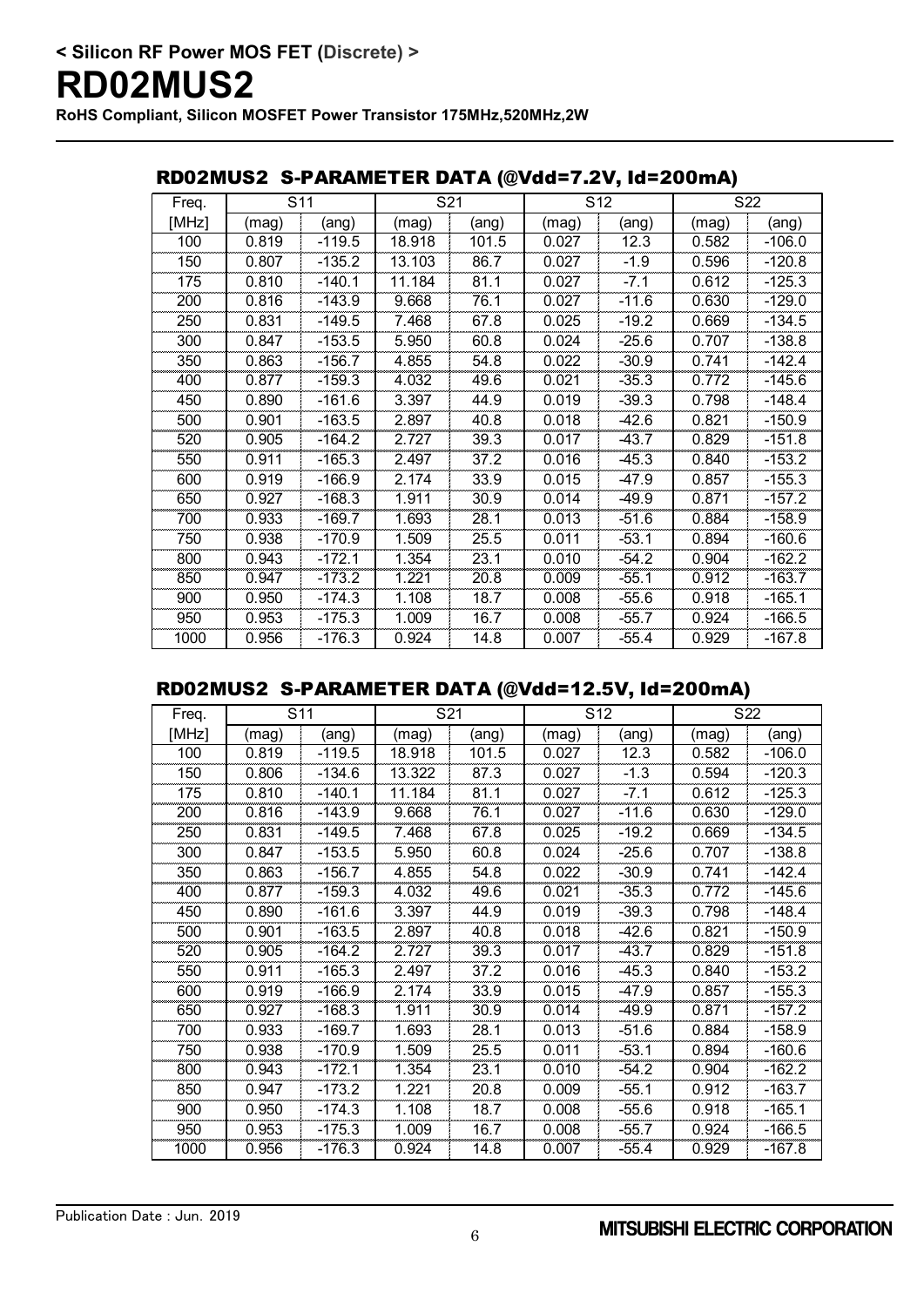# **RD02MUS2**

**RoHS Compliant, Silicon MOSFET Power Transistor 175MHz,520MHz,2W**

#### **ATTENTION:**

- 1.High Temperature ; This product might have a heat generation while operation,Please take notice that have a possibility to receive a burn to touch the operating product directly or touch the product until cold after switch off. At the near the product,do not place the combustible material that have possibilities to arise the fire.
- 2.Generation of High Frequency Power ; This product generate a high frequency power. Please take notice that do not leakage the unnecessary electric wave and use this products without cause damage for human and property per normal operation.
- 3.Before use; Before use the product,Please design the equipment in consideration of the risk for human and electric wave obstacle for equipment.

#### **PRECAUTIONS FOR THE USE OF MITSUBISHI SILICON RF POWER DEVICES:**

- 1. The specifications of mention are not guarantee values in this data sheet. Please confirm additional details regarding operation of these products from the formal specification sheet. For copies of the formal specification sheets, please contact one of our sales offices.
- 2.RA series products (RF power amplifier modules) and RD series products (RF power transistors) are designed for consumer mobile communication terminals and were not specifically designed for use in other applications. In particular, while these products are highly reliable for their designed purpose, they are not manufactured under a quality assurance testing protocol that is sufficient to guarantee the level of reliability typically deemed necessary for critical communications elements and In the application, which is base station applications and fixed station applications that operate with long term continuous transmission and a higher on-off frequency during transmitting, please consider the derating, the redundancy system, appropriate setting of the maintain period and others as needed. For the reliability report which is described about predicted operating life time of Mitsubishi Silicon RF Products , please contact Mitsubishi Electric Corporation or an authorized Mitsubishi Semiconductor product distributor.
- 3. RD series products use MOSFET semiconductor technology. They are sensitive to ESD voltage therefore appropriate ESD precautions are required.
- 4. In the case of use in below than recommended frequency, there is possibility to occur that the device is deteriorated or destroyed due to the RF-swing exceed the breakdown voltage.
- 5. In order to maximize reliability of the equipment, it is better to keep the devices temperature low. It is recommended to utilize a sufficient sized heat-sink in conjunction with other cooling methods as needed (fan, etc.) to keep the channel temperature for RD series products lower than 120deg/C(in case of Tchmax=150deg/C) ,140deg/C(in case of Tchmax=175deg/C) under standard conditions.
- 6. Do not use the device at the exceeded the maximum rating condition. In case of plastic molded devices, the exceeded maximum rating condition may cause blowout, smoldering or catch fire of the molding resin due to extreme short current flow between the drain and the source of the device. These results causes in fire or injury.
- 7. For specific precautions regarding assembly of these products into the equipment, please refer to the supplementary items in the specification sheet.
- 8. Warranty for the product is void if the products protective cap (lid) is removed or if the product is modified in any way from it's original form.
- 9. For additional "Safety first" in your circuit design and notes regarding the materials, please refer the last page of this data sheet.